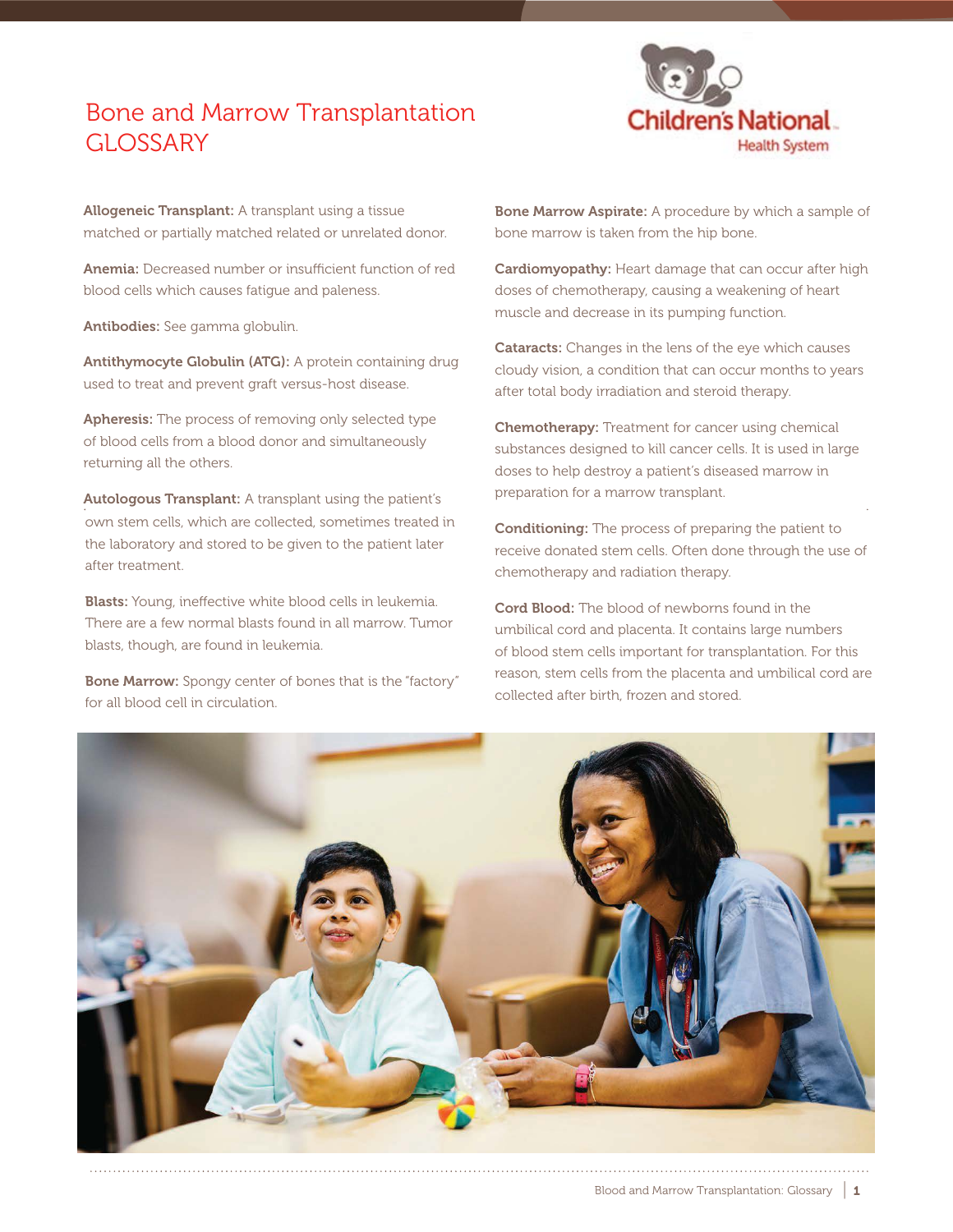Cystitis: An inflammatory condition of the urinary bladder. Hemorrhagic cystitis is a rare side effect of certain chemotherapy drugs (e.g. cyclophosphamide) that results in bleeding from the bladder and bloody urine.

Cytogenetics: Testing of the chromosomes (DNA) in the bone marrow or blood cells.

Donor: A volunteer (related or unrelated) who has donated stem cells for a patient.

**Engraftment:** Successful transplantation of donor bone marrow cells into the patient as shown by growth and differentiation of donor cells to achieve normal blood counts in the recipient.

Fungus: A type of germ, different from bacteria, which can cause life-threatening infection (examples, candida, aspergillus and other molds).



Immunoglobulin: General term for antibodies, which are proteins made by normal lymphocytes to fight infections. Transplant patients often become deficient in imunoglobulins and require intravenous replacement. This infusion may also be referred to as IVIG.

Graft-versus-Host-Disease: A condition where the donor's transplanted marrow or stem cells react against the patient's tissues. It is referred to as GvHD and most often affects the skin, gastrointestinal tract, and/or liver.

Harvesting: The procedure performed under anesthesia to remove bone marrow from the patient or a donor (bone marrow harvest) or the procedure to remove peripheral blood stem cells (PBSC harvest or pheresis).

**Hematopoiesis:** The formation and maturation of blood cells (red blood cells, platelets and white blood cells) from progenitor stem cells.

Hematopoietic Stem Cells: Cells with the ability to both make other stem cells (self-renew) and divide and differentiate into mature white blood cells, red blood cells, and platelets.

Hemoglobin: The protein within the red blood cell which carries oxygen. Reduced levels of this protein result in anemia.

HLA: Human Leukocyte Antigen - Proteins on cells that are determined by genes (DNA) and are used to match a recipient and donor for a bone marrow transplant.

IgG: Antibodies which fight germs, they are produced by "B" lymphocytes (a type of white cell).

Immunosuppression: A condition in which the body's ability to fight infection (immune system) is decreased.

Interstitial Pneumonia: Inflammation of the lung tissue, usually caused by a virus, or, rarely, after radiation or chemotherapy.

Irradiated Blood Products: Blood products are treated with radiation in the blood bank to inactivate or prevent T-cells from causing graft-versus-host disease in the recipient. Radiation of blood products does not make the blood radioactive and does not endanger your child in any way.

Jaundice: A yellowish color in the skin or the whites of the eyes of the eyes associated with liver inflammation.

Leukemia: Any of a group of potentially fatal diseases involving uncontrolled growth of white blood cells. Leukemias are classified based upon rapidity of course of disease and cell type affected.

**Lumbar Puncture:** "LP" or spinal tap is a test or procedure to remove a small amount of spinal fluid that surrounds the spinal cord in order to check for infection or leukemia. A small needle is inserted into the low back briefly to obtain fluid.

Lymphocyte: A category of white blood cells including T cells and B cells.